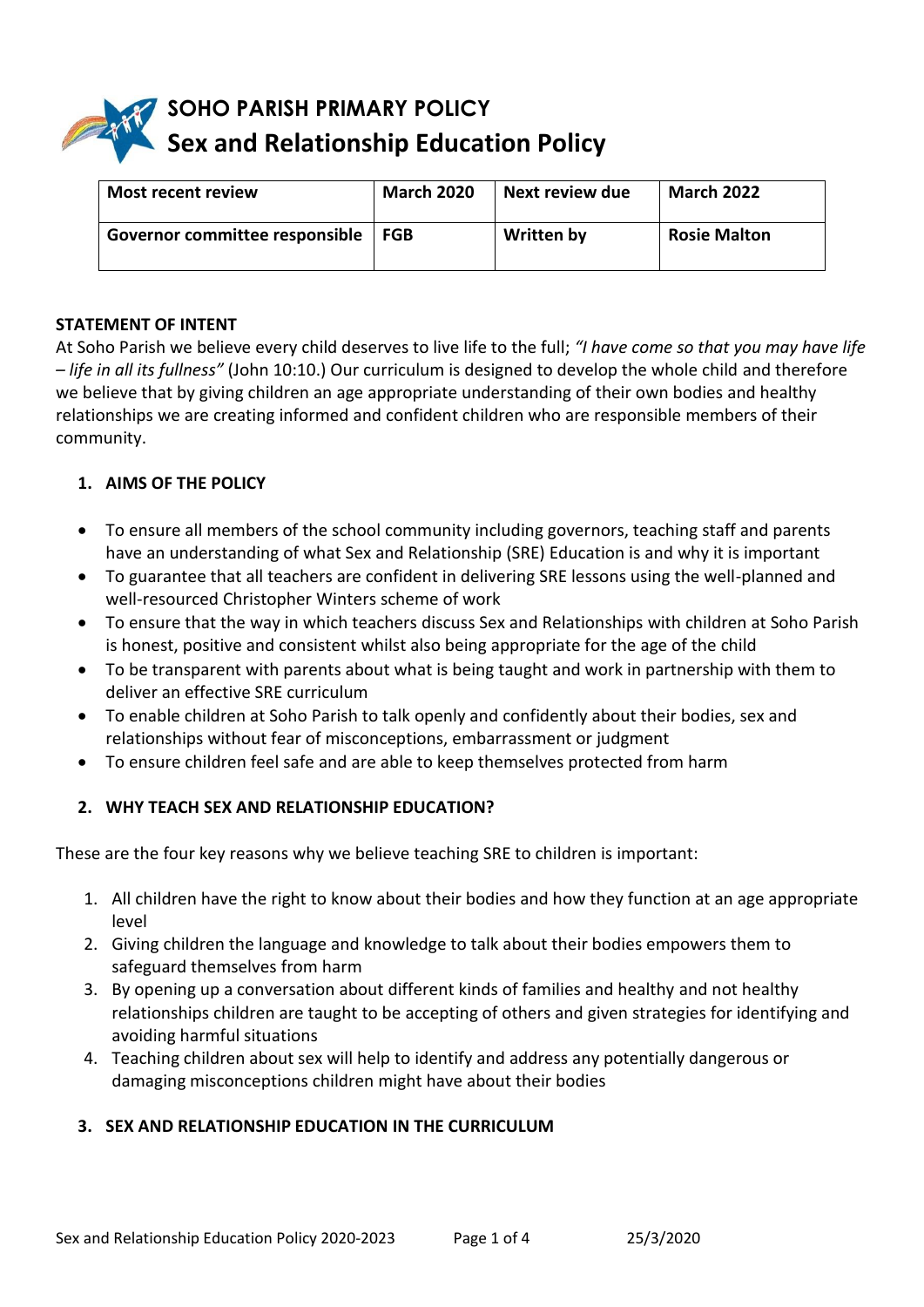*"Maintained schools are required to teach the national curriculum for science. At Key Stages 1 and 2 this includes teaching about the main external body parts and changes to the human body as it grows from birth to old age, including puberty. There is no right to withdraw from the national curriculum."*

Sex Education appears twice in the National Curriculum as follows:

- Year 2 children learn that animals, including humans, have offspring that grow into adults. They should be introduced to the concepts of reproduction and growth, but not how reproduction occurs
- Year 5 children are taught about the life cycles of humans and animals, including reproduction. They also learn about the changes that happen in humans from birth to old age. This includes learning what happens in puberty

Parents are not able to withdraw their children from any part of the National Curriculum.

The new compulsory Relationship Education curriculum introduced in September 2020 will cover themes including:

- Families (inc. different kinds of families) and people who care for me
- Caring friendships
- Respectful relationships (families and friends)
- Online relationships
- Being safe in relationships

You can read more about this in detail in our Relationship Education curriculum available on the website.

## **4. HOW DO WE TEACH SRE AT SOHO PARISH?**

At Soho Parish we use The Christopher Winters SRE scheme of work to deliver all SRE lessons. A brief overview of lesson objectives and new vocabulary can be found in *Appendix 1*. As well as this, all lessons and resources are available to look at on the school website.

All resources used in SRE sessions, including photos, pictures, worksheets and videos are taken from the approved scheme.

SRE is taught three times a year (four in Year 6) in ALL year groups from Reception to Year 6.

All staff are trained to deliver SRE and deal with questions and misconceptions and are supported throughout the teaching process to ensure they teach accurately and confidently in line with the scheme of work. Teachers only use the lesson plans from the approved scheme of work and do not use any other resources, schemes of work or approaches to teaching the subject.

The Sex and Relationship Education Lead and the Senior Leadership Team will monitor the implementation and effectiveness of the SRE programme yearly.

## **5. ASSESSMENT**

There is no formal means of assessing SRE at Soho Parish. However, teachers will use formative and selfassessment strategies in class to monitor the children's understanding.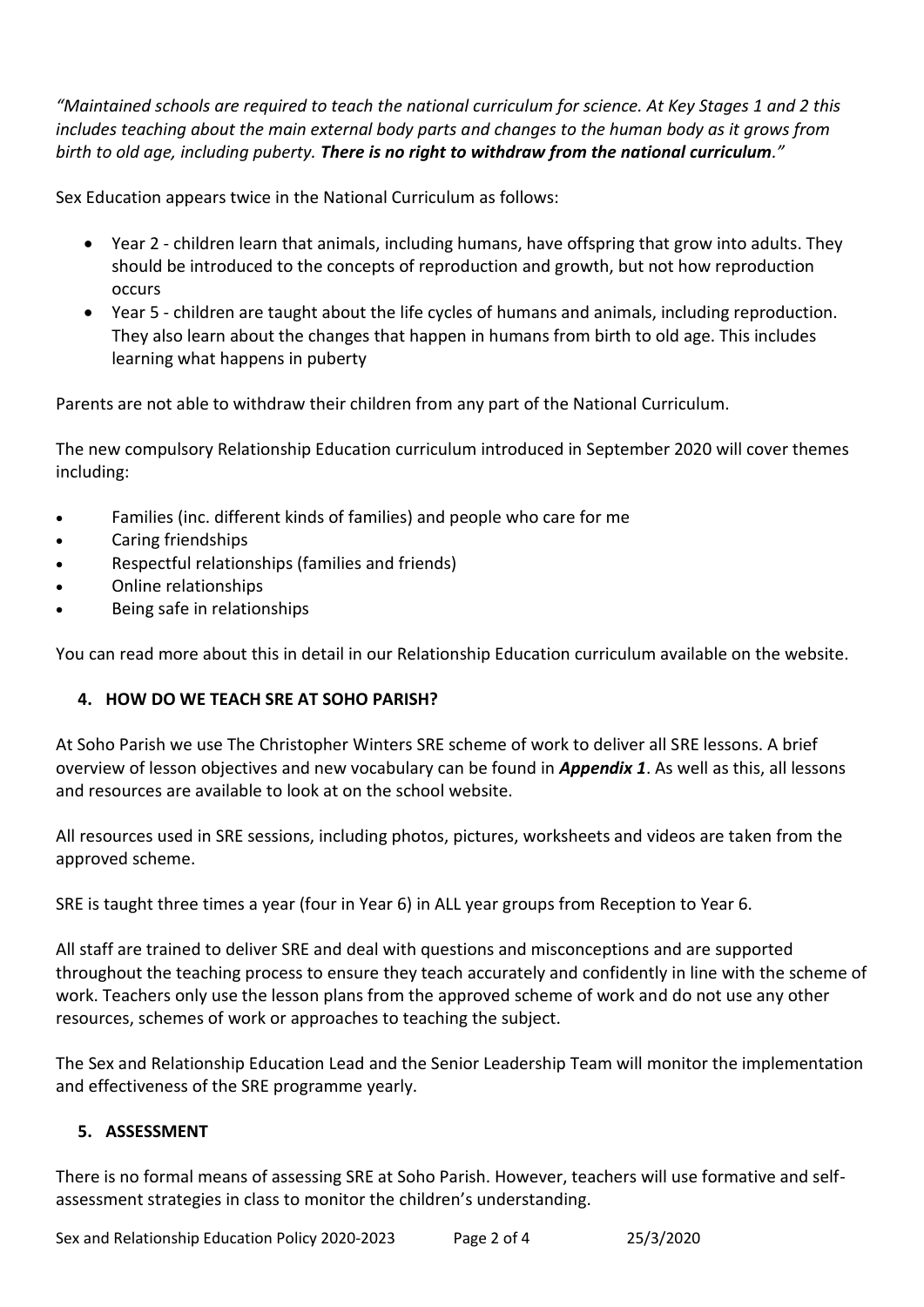## **6. RIGHT TO WITHDRAW**

As SRE is non-compulsory in Primary schools all parents have the right to withdraw their children from any sessions that focus on sex and/or puberty that are not part of The National Curriculum.

Parents are not able to withdraw their child from any of the sessions that discuss aspects of relationships only.

Parents will be notified a half term before SRE sessions take place and any request to withdraw a child will need to be discussed with the Head Teacher prior to its possible approval.

## **7. SAFEGUARDING AND SRE**

We seek to be sensitive and non-judgmental in our delivery of SRE and are aware that, in exceptional circumstances, SRE sessions may lead to a child disclosing sensitive information. All staff have received yearly Safeguarding training and are equipped to deal with any such disclosures in line with the schools Safeguarding policy.

## **8. ROLES AND RESPONSIBILITIES OF KEY PARTIES**

## **8.1 Governors**

- Governors will approve this policy and the Christopher Winters scheme of work
- They will make sure that they are up to date with current legislation regarding SRE in schools and the way in which it is taught at Soho Parish

## **8.2 Senior Leadership Team**

- Members of the Senior Leadership Team will monitor the delivery of SRE sessions along with the Subject Lead
- They will ensure they are familiar with the SRE scheme of work
- The Head Teacher, or if she is unavailable, the Deputy Head, will meet with any parent wanting to withdraw their child and ascertain the reasons for the desired withdraw and make sure parents are aware of what their child will miss out on

## **8.3 Subject Leader**

- The Subject Leader will ensure all staff are adequately trained to deliver SRE lessons and deal with any misconceptions or questions
- They will be available to deliver or team teach sessions with any teachers who require or ask for further support
- They will observe SRE lessons to ensure that they are being taught well and that teachers are following the scheme of work accurately
- They will monitor the learning, thoughts and feelings of children in relation to SRE at Soho Parish
- They will ensure that parents are made fully aware of what is being taught and will accompany members of SLT in withdrawal meetings with parents where appropriate

## **8.4 Teaching Staff**

All teaching staff will spend time making themselves familiar with the SRE scheme of work